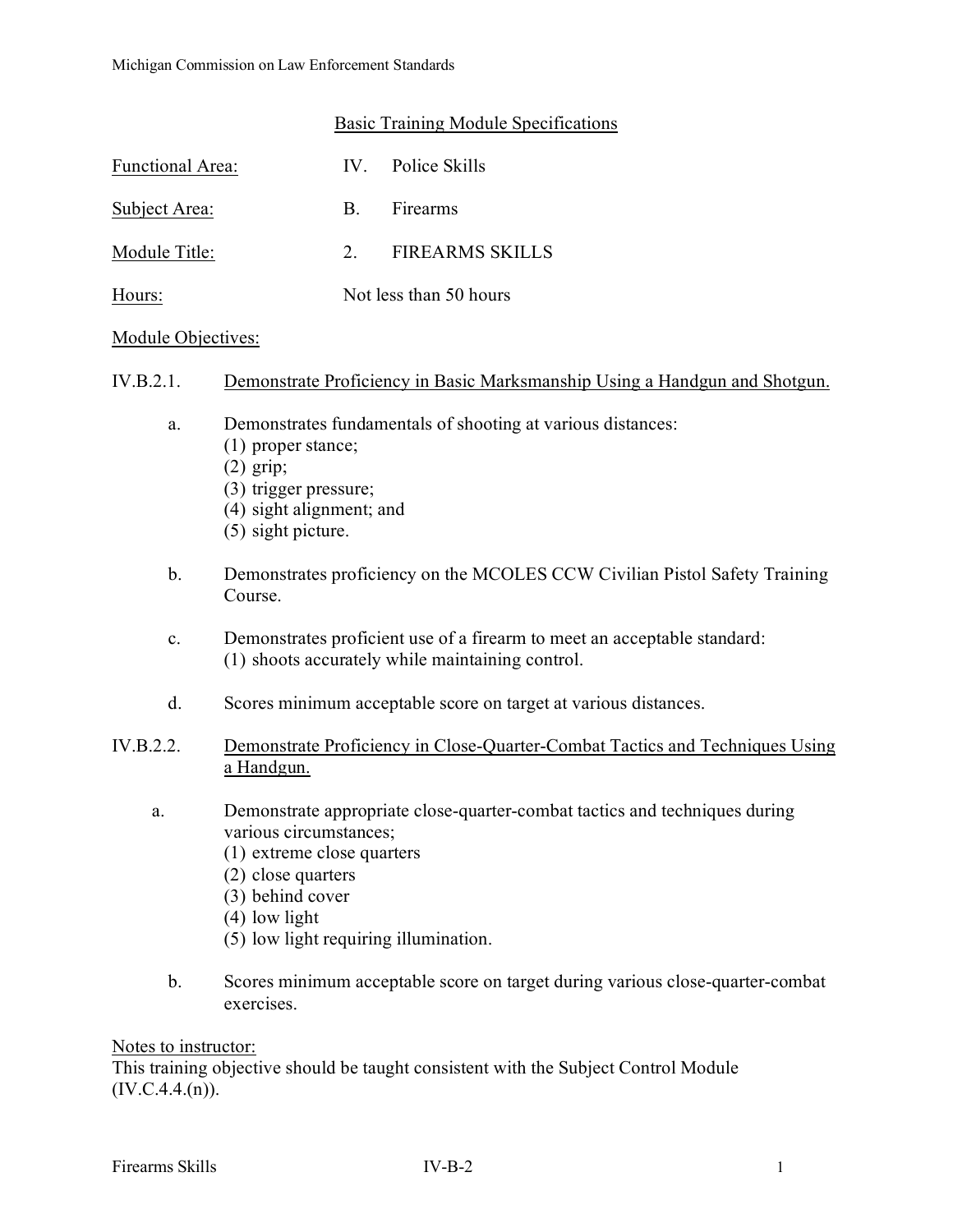- IV.B.2.3. Discharge a Firearm in Low Light Levels.
	- a. Minimizes the limitations of artificial lighting for personal advantage:
		- (1) attempts to establish and maintain night vision by avoiding looking at lights;
			- (2) uses existing light for personal advantage;
			- (3) uses darkness for concealment:
				- (a) avoids being back lighted;
				- (b) avoids back lighting other officers;
			- (4) uses flashlights so as not to target self to suspect; and
			- (5) uses flashlight to impair suspect's night vision.

# b. Minimizes the limitations of shooting accurately at night:

- (1) uses flashlight to assist in target acquisition;
- (2) using suspect's muzzle flash to identify target; and
- (3) uses muzzle flash to assist in attaining sight picture.
- c. Minimizes vulnerability after discharging a firearm by shooting and moving.
- d. Prepares for engagements in low light during the day: (1) Always has flashlight accessible; and
	- (2) uses available existing light.
- e. Considers use and limitations of night sights and other low light aids.
- IV.B.2.4. Perform Proper Care and Maintenance for Firearms.
	- a. Handles a firearm safely (e.g., never points at anything not to be shot).
	- b. Performs daily inspection of a firearm's system for serviceability and functionality:
		- (1) inspects for cleanliness and damage;
		- (2) inspects for proper lubrication (is aware of improper and excess lubrication on ammunition);
		- (3) inspects each round of ammo for visible defects;
		- (4) assures that all firearms are fully loaded with proper ammunition;
		- (5) inspects leather gear for serviceability and excessive wear; and
		- (6) inspects locking racks for access and functionality.
	- c. Has weapons inspected periodically (e.g., annually) by a certified armorer.
	- d. Secures a firearm safely when not in use.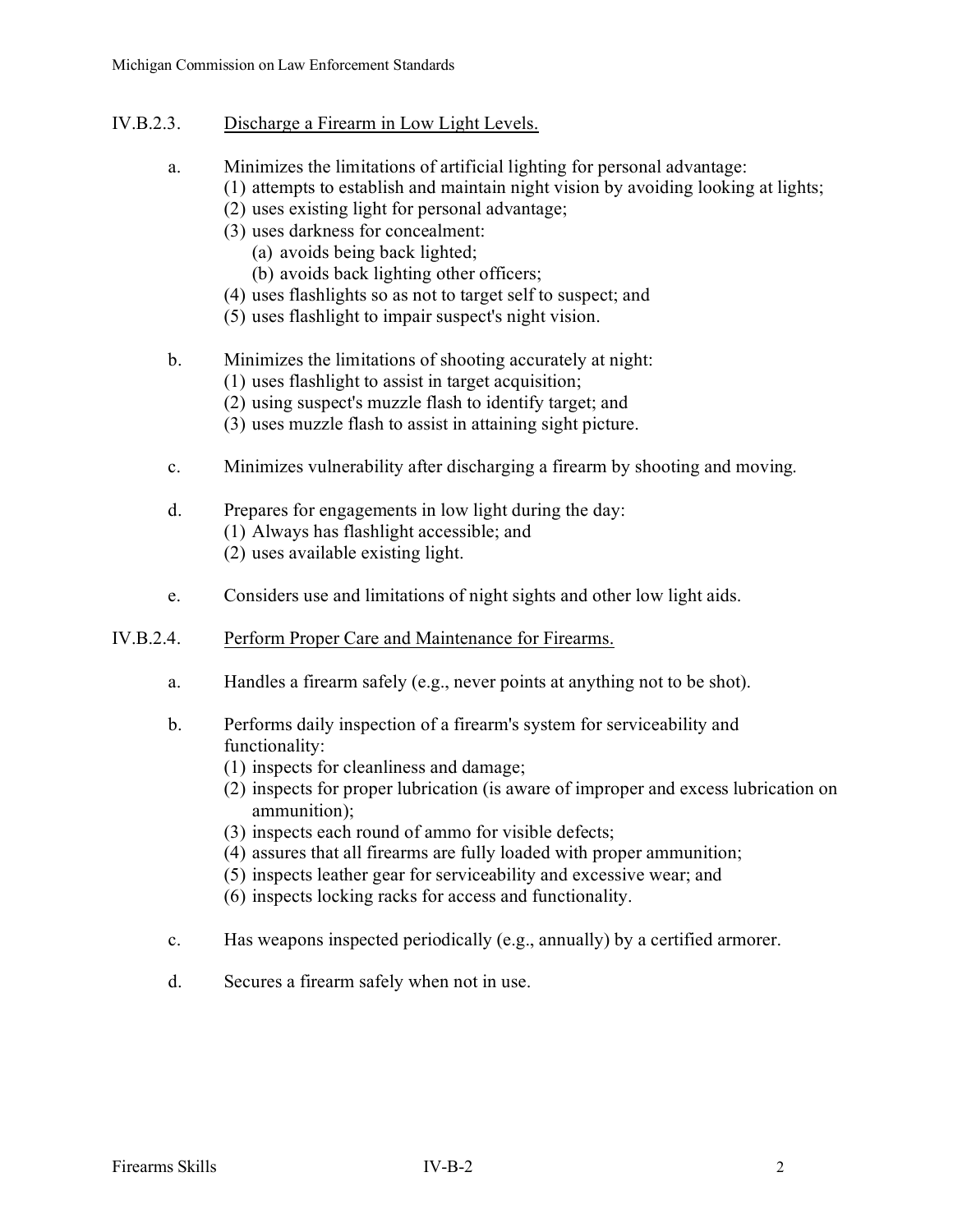- IV.B.2.5. Draw a Firearm Efficiently and Safely.
	- a. Makes the firearm accessible.
	- b. Grips the firearm properly for shooting it.
	- c. Moves the firearm to clear holster, or gun rack.
	- d. Maintains eye contact with the potential adversary.
	- e. Releases safety, if so equipped, with finger outside the trigger guard.
	- f. Presents the firearm to the appropriate target efficiently and safely.
- IV.B.2.6. Holsters a Firearm Effectively.
	- a. Holsters the firearm quickly, smoothly, with a minimum of motion using one hand, never raising the barrel above horizontal.
	- b. Maintains eye contact on area of responsibility.
	- c. Keeps finger off the trigger.
	- d. Decock the firearm where appropriate.
	- e. Place hand over end of hammer or end of slide.
	- f. Secures handgun in the holster as appropriate.
- IV.B.2.7. Assess a Threat Level to Self or Others to Determine if it is Life Threatening.
	- a. Scans area of responsibility for threats.
	- b. Identifies a threat (life threatening or great bodily harm) to self or others.
	- c. Moves or takes cover.
	- d. Determines that the threat is valid.
	- e. Issues a verbal command to instruct or warn, if appropriate.
	- f. Considers background and other factors.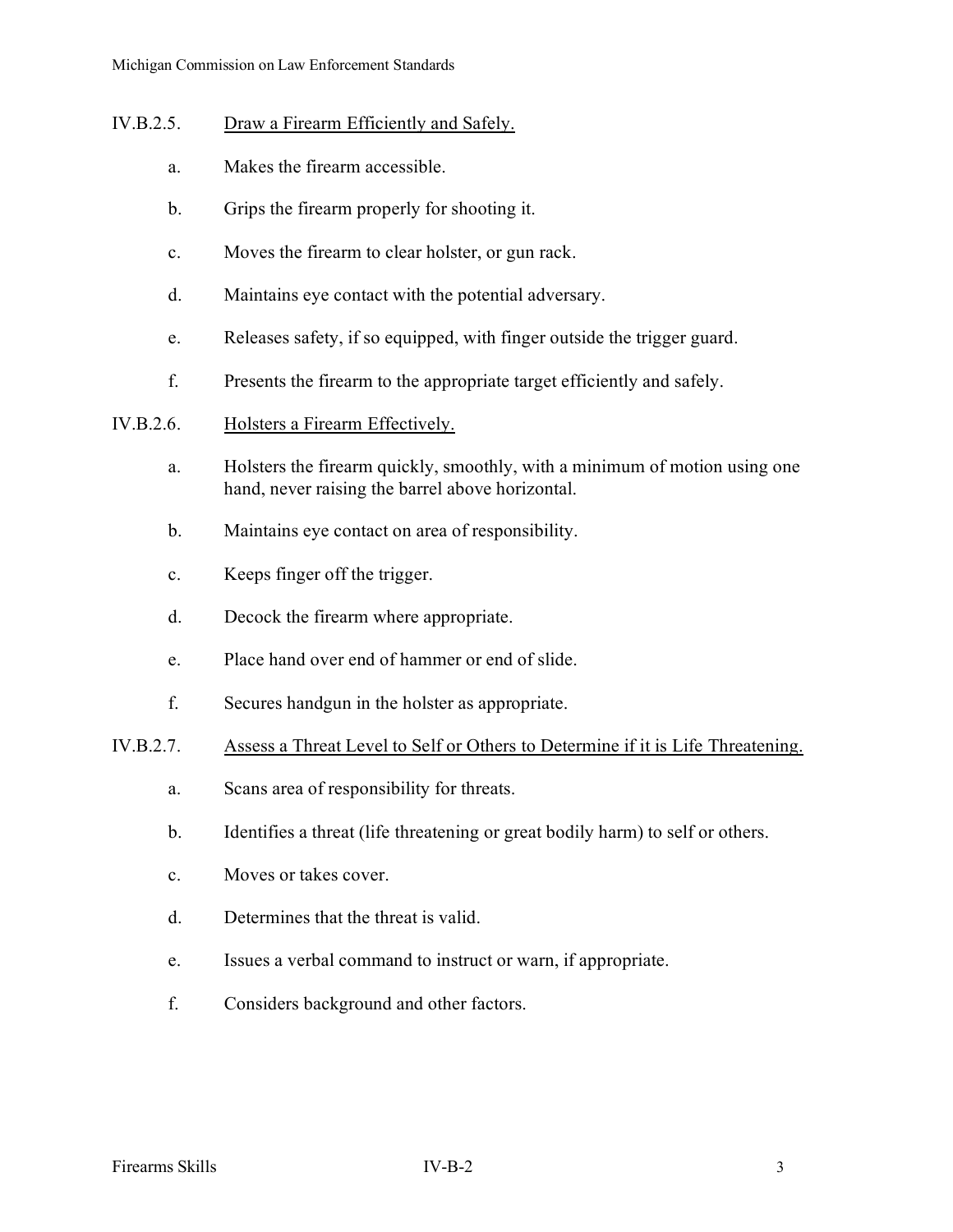- IV.B.2.8. Use Cover/Concealment in a Life-Threatening Situation.
	- a. Identifies sources of cover (e.g., solid barriers, poles).
	- b. Identifies sources of concealment (e.g., bushes, shadows).
	- c. Takes cover. (1) Uses concealment only if cover is not available. (2) Uses concealment to reach cover.
	- d. Lowers profile if cover and/or concealment are not available.
	- e. Protects cover and/or concealment from disclosure to the target (e.g., avoids having concealment voided by back lighting).
	- f. Changes location only for a better option.
	- g. Maintains distance from cover for best optical effect on the suspect.

## IV.B.2.9. Neutralize All Life-Threatening Threats to Self or Others.

- a. Engages target: (1) assumes an appropriate shooting position; and (2) secures a snap sight picture.
- b. Discharges the firearm at threats.

### c. Continues to fire until threats are neutralized:

- (1) reloads the firearm as necessary;
- (2) takes corrective action if the firearm stops functioning; and
- (3) reassesses tactical positioning.
- d. Scans field of fire for possible additional adversaries:
	- (1) looks up and down; and
	- (2) looks from side to side.

# IV.B.2.10. Demonstrate Proficiency in Tactical Marksmanship.

# a. Demonstrates proper use of firearms:

- (1) loads and unloads firearms properly; and
- (2) uses single and double action capabilities of a semi-auto.
- b. Verifies continuously that firearms are loaded and functional.